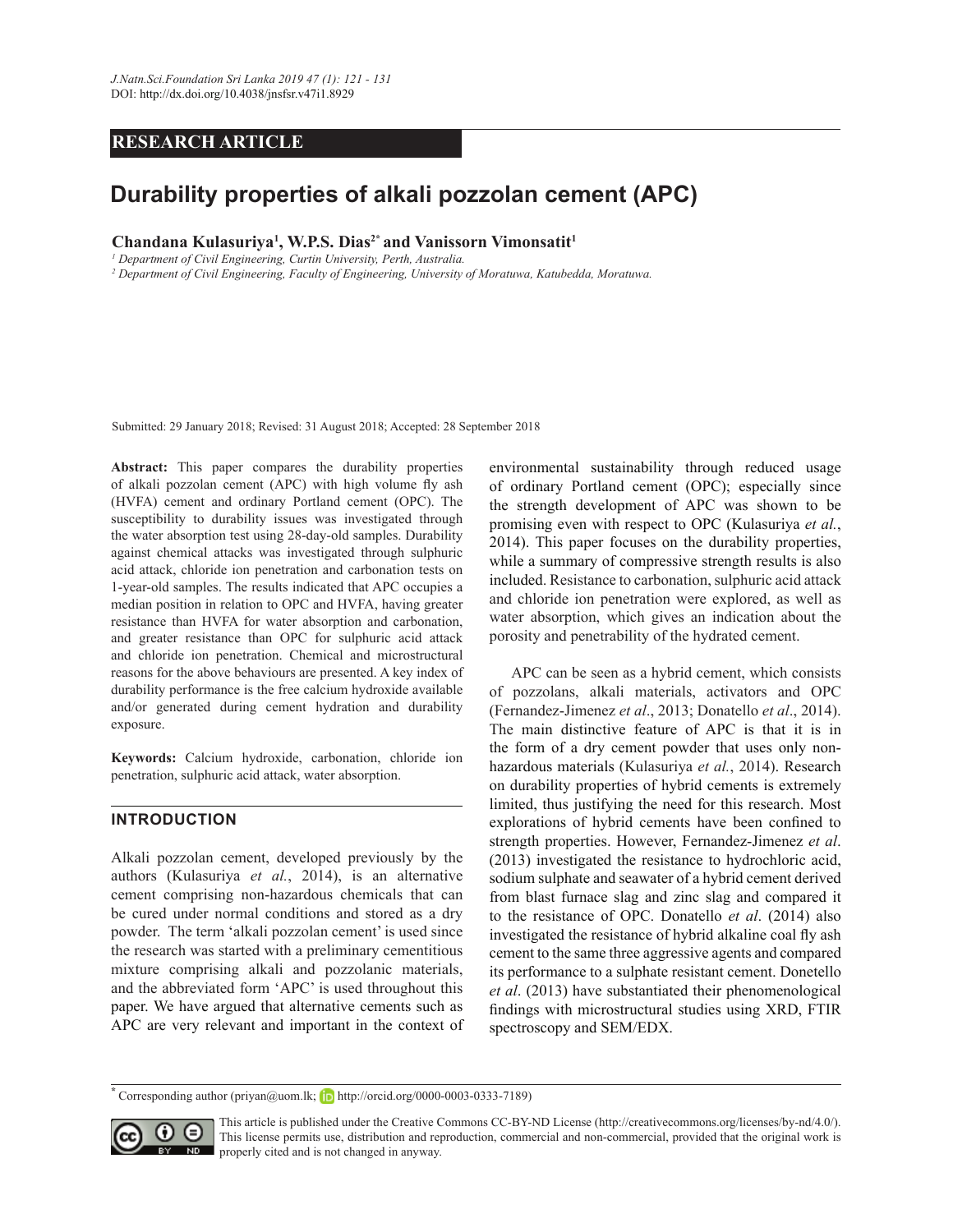The first aim in this research was to investigate the susceptibility to durability issues through water absorption tests using 28-day-old samples; such samples were considered old enough to reflect the time dependent changes in cement properties but also young enough to accentuate the differences between mixtures. The second aim was to investigate durability issues due to chemical attacks using more mature year-old samples; these may be more representative of service conditions. The third aim was to determine the sensitivity of durability properties to changes in water-cement (w/c) ratio (from 0.3 to 0.4). The above durability properties of APC were compared with those of high volume fly ash (HVFA) cement, since HVFA is another way of combining low percentages of OPC with high percentages of fly ash. OPC was investigated as the reference, since APC was developed as an alternative to OPC.

### **METHODOLOGY**

#### **Raw materials**

The pozzolanic material used in the mixtures was class F fly ash, which had 51.6 %  $SiO_2$ , 27.6 %  $Al_2O_3$ and  $1.6\%$  CaO. The remaining 19.2 % contained mainly Fe compounds. Its fineness was found to be  $340 \text{ m}^2\text{kg}^{-1}$ . The alkali material used was a fine lime powder available in the market and derived from quicklime *via* grinding and slaking. Hence it can be considered as a mixture of quicklime and hydrated lime. Its fineness was such that typical residues on 250  $\mu$ m and 75  $\mu$ m sieves were 0.4 % and  $6\%$ , respectively. The CaO content [whether as CaO or  $Ca(OH)_{2}$ ] was 56.5%. The lime powder also contained small amounts of MgO  $(3.6 \%)$ , SiO<sub>2</sub>  $(2.3 \%)$  and Al<sub>2</sub>O<sub>3</sub> (0.5 %). The remaining 37.1 % contained mainly moisture and compounds of Fe, K, Na, S and Sr in small percentages. The OPC used was the normal type general purpose OPC available in Western Australia, which has a minimum compressive strength of 40 MPa at 28 days as per AS3972 (Standards Australia, 2010). It typically contains 63.6 % CaO, 21.1 % SiO<sub>2</sub> and 4.7 % Al<sub>2</sub>O<sub>3</sub>; the remaining 10.6 % contains mainly  $Fe<sub>2</sub>O<sub>3</sub>$ , MgO and SO<sub>3</sub>. Its fineness was determined as  $370 \text{ m}^2\text{kg}^{-1}$ . The activating chemical used was a fine powder form of  $\text{Na}_2\text{SO}_4$ .

#### **Practical, comparable and reference mixtures**

The 'practical APC' mixture that emerged from the previous research (Kulasuriya et al., 2014) contains APC70, sodium sulphate ( $\text{Na}_2\text{SO}_4$ ) and OPC, the formula of which is 70 % of (95 % APC70 + 5 %  $\text{Na}_2\text{SO}_4$ ) + 30 % of OPC; where APC70 = 70 % fly ash + 30 % lime. The other APC mixtures investigated contained APC60

and APC80. In the previous research (Kulasuriya *et al.* 2014), the development of mixtures started with pure APC70, then proceeded by adding  $\text{Na}_2\text{SO}_4$  followed by adding OPC. Hence, the formulation of mixtures also developed in the sequence reflected in the definition of the above formulation. The same style of formulation is used to describe mixtures in this paper, since this is a continuation of the previous research.  $\text{Na}_2\text{SO}_4$  is used since it has been found to be a good alkaline increasing activator (Kulasuriya et al., 2014). A mixture containing 70 % fly ash and 30 % OPC was used as the comparable mixture, because the percentage of OPC used to design all the practical APC mixtures was also  $30\%$ . Moreover, 70 % is realistically the largest replacement percentage of low calcium fly ash (class F fly ash) that can be used in high volume fly ash (HVFA) mixtures (e.g. Qian *et al.*, 2001). The mixture containing  $100\%$  OPC was used as the reference mixture. Accordingly, the compositions of dry cement powders were chosen as below:

Notation:  $APCk = k\%$  fly ash + (100-k)% lime

APC mixtures

L = 70 % (95 % APC60 + 5 %  $\text{Na}_2\text{SO}_4$ ) + 30 % OPC  $M = 70\%$  (95 % APC70 + 5 %  $Na_2SO_4$ ) + 30 % OPC N = 70 % (95 % APC80 + 5 %  $\text{Na}_2\text{SO}_4$ ) + 30 % OPC

HVFA mixture

 $C = 70\%$  fly ash + 30 % OPC

OPC mixture

 $R = 100 \%$  OPC

The above dry cement powders were mixed with water using  $w/c$  ratios of 0.3 and 0.4, resulting in two pastes from each cement and denoted by suffixes 3 and 4. For example, the pastes prepared from cement M with  $w/c = 0.3$  and 0.4 were denoted M3 and M4, respectively.

Although the focus of this paper is on durability, Table 1 summarises the 28-day compressive strength results of the above mixtures (Kulasuriya *et al.* Kulasuriya, 2015). As expected all results for the  $0.4$  w/c ratio are less than the corresponding ones for the 0.3 w/c ratio. Also, the ranking of strength can be denoted as  $OPC > APC > HVFA$  where the main comparison is concerned. When the finer comparison between the APC mixtures is concerned, we can denote the ranking as  $L > M > N$  for the 0.3 w/c mixtures - i.e. the strength is higher when the lime percentage is higher; however, no clear trend can be seen for the 0.4 w/c mixtures.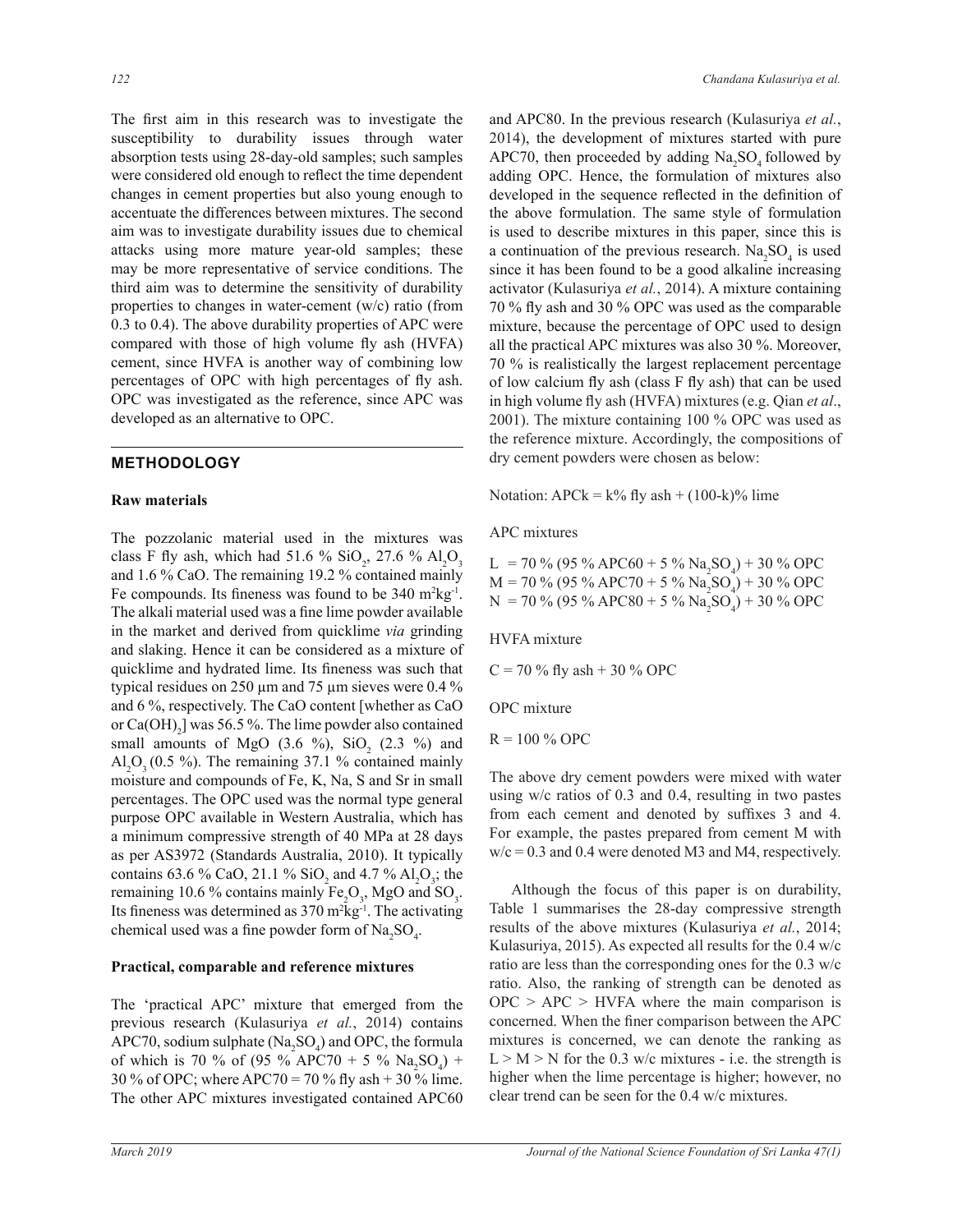| Table 1: |  |  | Summary of strength results at 28 days |  |
|----------|--|--|----------------------------------------|--|
|----------|--|--|----------------------------------------|--|

| Mixture        | Description                                             | Compressive |               |
|----------------|---------------------------------------------------------|-------------|---------------|
|                | Composition                                             |             | strength at   |
|                |                                                         | ratio       | 28 days (MPa) |
|                | Practical APC mixtures                                  |             |               |
| L <sub>3</sub> | 70 % (95 % APC60 + 5 % Na, SO <sub>4</sub> ) + 30 % OPC | 0.3         | 50            |
| IA             | 70 % (95 % APC60 + 5 % Na, SO <sub>4</sub> ) + 30 % OPC | 0.4         | 26            |
| M <sub>3</sub> | 70 % (95 % APC70 + 5 % Na, SO <sub>4</sub> ) + 30 % OPC | 0.3         | 46            |
| M <sub>4</sub> | 70 % (95 % APC70 + 5 % Na, SO <sub>4</sub> ) + 30 % OPC | 0.4         | 32            |
| N <sub>3</sub> | 70 % (95 % APC80 + 5 % Na, $SO_4$ ) + 30 % OPC          | 0.3         | 42            |
| N <sub>4</sub> | 70 % (95 % APC80 + 5 % Na, SO <sub>4</sub> ) + 30 % OPC | 0.4         | 28            |
|                | Comparable HVFA mixtures                                |             |               |
| C <sub>3</sub> | $70\%$ FA + 30 % OPC                                    | 0.3         | 24            |
| C <sub>4</sub> | $70\%$ FA + 30 % OPC                                    | 0.4         | 13            |
|                | Reference OPC mixtures                                  |             |               |
| R <sub>3</sub> | 100 % OPC                                               | 0.3         | 57            |
| R4             | 100 % OPC                                               | 0.4         | 40            |

 $APCk = k$  % pozzolan + (100-k) % lime

Dry cementitious mixtures are identified by letters L, M, N, C and R; suffixes 3 and 4 are added to identify the pastes prepared with  $w/c = 0.3$  and  $w/c = 0.4$ .

#### **Experimental procedures**

The cement pastes were prepared by mixing dry cementitious powder with water, keeping the water to cementitious mixture ratios either at 0.3 or 0.4 by weight. A number of specimen sets of size  $50 \times 50 \times 50$  mm were made from each mixture and each set was cured under one of two conditions. Samples cured in air under controlled conditions of  $20-25$  °C and  $70-75$  % RH are described as air cured. Those cured for 15 h under the above conditions prior to demoulding, followed by water curing until testing are described as water cured. Air cured samples were used to test water absorption, sulphuric acid attack and carbonation, since dry conditions (that could be also experienced in practice) would be more critical and also accentuate differences across mixtures. Wet cured samples were used to test sodium chloride penetration, because concretes in marine chloride environments are also likely to be wet.

 Three samples from each mixture were used to obtain average values. During the durability tests, specimens were kept on specimen holders, the platforms of which were made of a square net. The surface area of the specimen in contact with the net was negligible, thus allowing the relevant fluid to be in contact with specimens without any obstruction.

## *Water absorption test*

In designing the water absorption test, related literature on water absorption of concrete, mortar and masonry units was used as a guide (ASTM C140), although the samples used in this research were of cement paste. Since the objective of performing water absorption testing was to characterise porosity and penetrability, a test method where all six surfaces are exposed to water was considered more suitable than those where some surfaces are sealed (Dias, 2000). Samples were immersed in water at  $20-25$  °C, such that the top surface was at least 150 mm below the water surface. The saturated surface dried weights (*W<sup>s</sup>* ) were recorded after immersing the samples for 24 h. Next the samples were dried in an oven at 105  $\degree$ C for not less than 24 h until the weight did not decrease by more than  $0.2$  % in 2 h, after which dry weights  $(W_d)$  were recorded.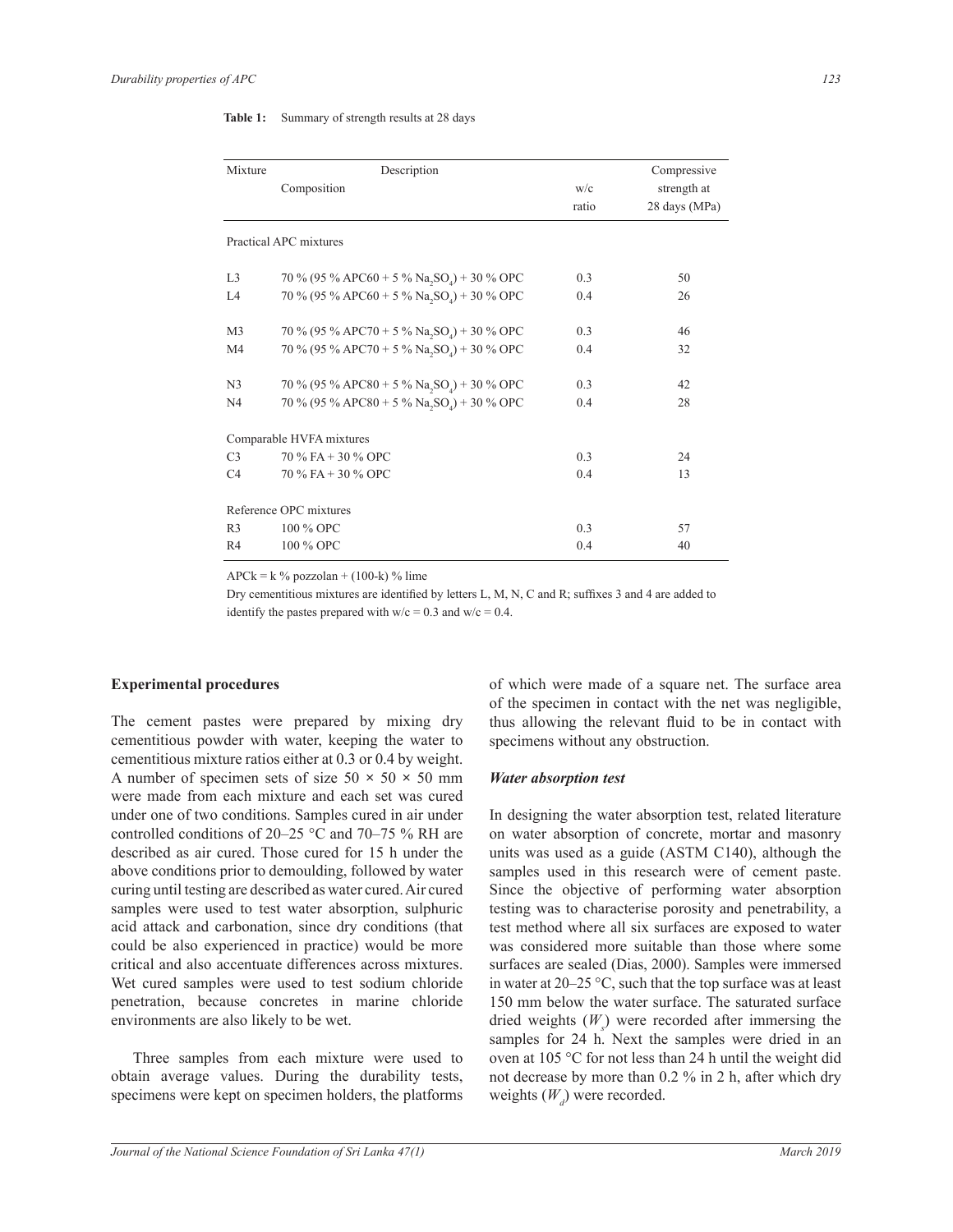Water absorption was determined as:

Water absorption (%) = 
$$
\frac{W_s - W_d}{W_d} * 100 %
$$

#### *Sulphuric acid attack test*

acid attack of concrete and n acid attack of concrete and mortar were used as a guide every 4 wks. A ratio of 1:5 between volumes of specimens the acid gets diluted and contaminated, it was replenished In designing the sulphuric acid attack test, literature on (ASTM C267). Air cured specimens were immersed in  $3\%$  H<sub>2</sub>SO<sub>4</sub> acid (cf. Ghrici *et al.*, 2007) for 16 wks. Since and acid (cf.1:4 in Wallah & Rangan, 2006) was used in order to fully immerse the specimen. Before immersing the samples, the dry weights  $(W_d)$  were measured. After immersion, weights  $(W_i)$  were measured at 2 h, 1 d, 3 ds and  $7$  ds, and after that every  $7$  ds up to  $112$  ds. The acid attack index for each specimen was obtained as the percentage weight change (e.g. Ghrici *et al* 

Weight change (%)  $=\frac{W_i-W_d}{W_d}$  $\frac{1 - Wd}{W_d} * 100\%$ 

## **Sodium chloride penetration test**

It has been argued that permeability and chloride ponding tests are controversial for pozzolanic mixtures (Ryan, 1999). Hence, a submersion approach was adopted. Water cured samples were immersed in  $5\%$  NaCl solution (Dias *et al.*, 2008) for 12 wks (i.e. around 3 months). The NaCl solution was also replenished every 4 wks as in the acid attack test. The ratio between volumes of specimens to the solution was taken as  $1:4$  (Wallah & Rangan, 2006). After 12 wks of immersion, samples were taken out of the solution and split into two over the trowelled face, so that the resulting cross section was bounded by the specimen's bottom face, two side faces and top (or trowelled) face. After that,  $0.1$  N AgNO<sub>3</sub> solution was applied on the split surfaces (Otsuki et al., 1993). In the region of chloride penetration,  $AgNO<sub>3</sub>$  reacted with chloride to form silver-white coloured AgCl. The depth of penetration was determined by taking 4 measurements from each face other than the trowelled face (to avoid inconsistencies due to variations in trowelling). The mean depth for each sample was computed from these 12 measurements.

#### *Carbonation test*

Carbonation resistance was investigated through an accelerated carbonation test. Inside the carbonation chamber the temperature was around  $20-25$  °C and relative humidity was around 65  $\%$ , when carbonation is likely to be rapid (Gonen & Yazicioglu,  $2007$ ). phenolphthalein solution was applied on freshly split the bottom, two sides and top (or trowelled) faces. A 1% Multiple trays of saturated  $\text{NaNO}_2$  solution were kept inside the chamber to control the relative humidity. The concentration in the test chamber was set to 3 %  $CO<sub>2</sub>$ , which is 100 times that of the natural  $CO<sub>2</sub>$  concentration in the environment (5 % CO<sub>2</sub> used in Atis, 2003 and 1 % in Pipilikaki and Katsioti, 2009). Two sets of air cured specimens from each mixture were kept in the carbonation chamber. One set was taken out after 4 wks and the other after 12 wks. The specimens were split into two over the trowelled face, so that the cross section was bounded by sections. The region that remained colourless was taken as the carbonated region. The depth of carbonation was determined by taking 4 measurements from each face other than the trowelled face, and the mean depth for each sample was computed from these 12 measurements.

## **RESULTS AND DISCUSSION**

based on a sensitivity index, defined as below; In addition to comparing the various durability parameters across mixtures, the sensitivity of those parameters with respect to w/c ratio was also computed

$$
Sensitivity\ index\ (SI) = \frac{X_{0.4} - X_{0.3}}{X_{0.3}} = \frac{X_{0.4}}{X_{0.3}} - 1
$$

Here,

he  $X_{0,3}$  – value of the parameter considered of samples  $\ddot{\phantom{0}}$ having  $w/c = 0.3$ 

having  $w/c = 0.4$  $X_{0,4}$  – value of the parameter considered of samples

 $X$  can be water absorption percentage, chloride ion penetration depth or carbonation depth.

 The mixtures were compared on the basis of 2 separate groups, namely the M-C-R grouping to compare the APC mixture M with comparable mixture C (HVFA) and reference mixture  $R(OPC)$ ; and the L-M-N grouping to compare the APC mixture M with its neighbouring APC mixtures  $L$  and  $N$ . When describing results, the durations of 4, 12 and 16 weeks are described as  $1, 3$  and 4 months, respectively.

#### **Water absorption**

Water absorption percentages are presented in Figure 1. According to the figure it is very clear that for a given mixture, water absorption is higher in specimens with  $w/c = 0.4$  than those with  $w/c = 0.3$  because of greater porosity in the former. Figure 1(a) also indicates that for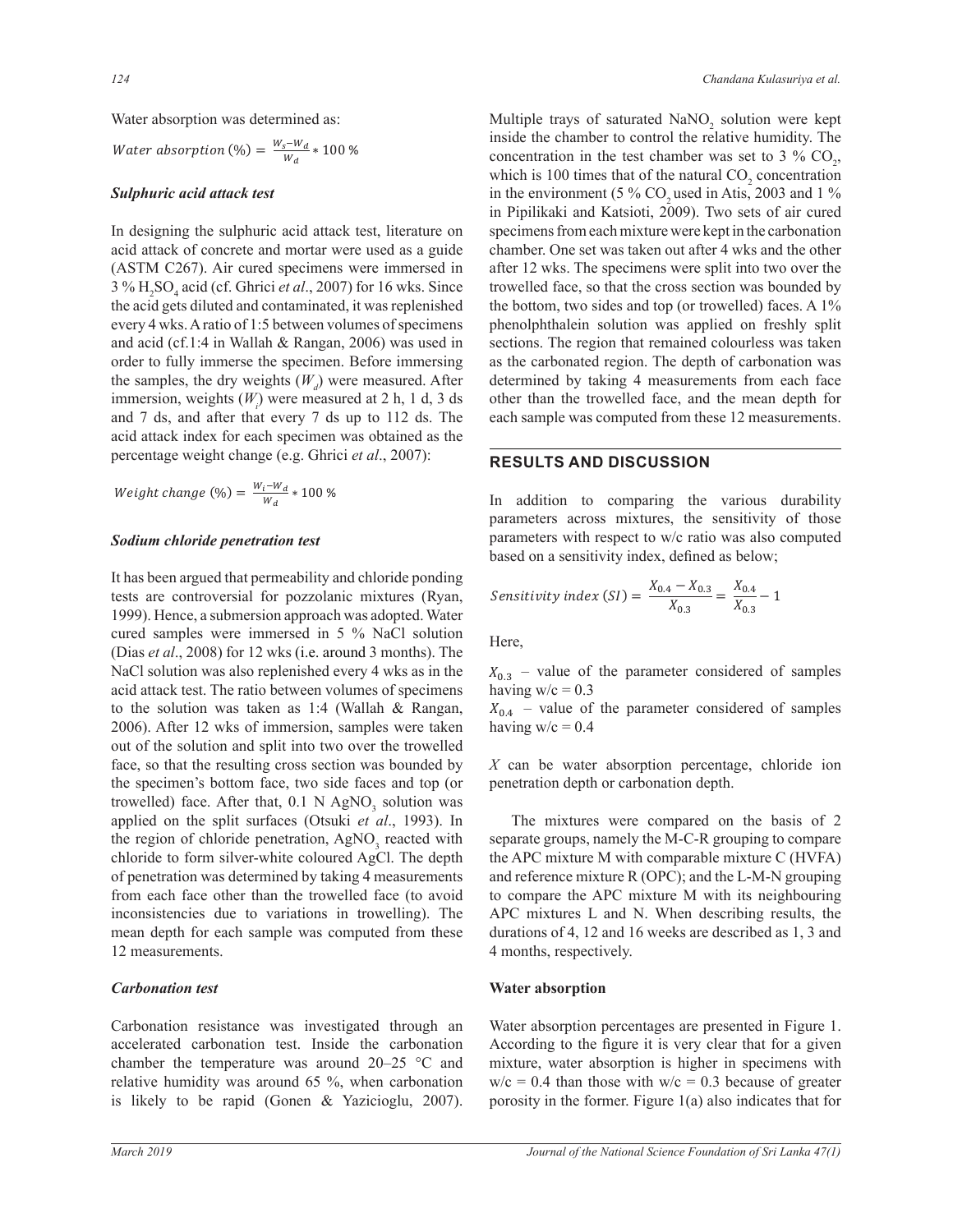a given w/c ratio, water absorption of APC mixture M is greater than that of OPC mixture R but less than that of HVFA mixture C. The reason is that the degree of pore structure filling by hydrated products decreases from OPC through APC to HVFA. Hence, the resistance to water absorption would also decrease from OPC through APC to HVFA. According to Figure 1(b), for a given  $w/c$ 

ratio, the water absorption of mixture L is slightly greater than that of both M and N mixtures. The reason could be that mixture L has the greatest proportion of added lime; and unreacted lime could be leached away when samples are immersed in water, thus making samples more porous. Hence, resistance to water absorption is least in mixture L in the L-M-N grouping.



Figure 1: Percentage of water absorption

Sensitivity indices of the mixtures are as follows:  $L - 0.61$ ,  $M - 0.55$ , N  $- 0.86$ , C  $- 0.67$  and R  $- 0.66$ . Hence, the sensitivity to w/c of APC mixture M is slightly less than that of HVFA mixture C and OPC mixture R. It may be that part of the extra water is used to convert any CaO in added lime into  $Ca(OH)_{2}$ , rather than to increase the porosity. Thus, the robustness (which is the opposite of sensitivity) of APC is slightly better than that of OPC and HVFA. The sensitivity to w/c of APC mixture N is clearly higher than that of APC mixtures L and M. Mixture N has the least quantity of lime among APC mixtures, hence needs a smaller amount of water than others for hydration. Therefore, excess water would increase the

porosity rather than contributing to hydration. Thus, the robustness of mixtures L and M are slightly better than that of N.

#### **Sulphuric acid attack**

Percentage weight changes are presented in Figure 2 as a function of time. Solid lines denote  $w/c = 0.3$ mixtures, and broken lines denote  $w/c = 0.4$  mixtures. The photographs of samples taken at immersion and 112 days after immersion of OPC mixture R3, HVFA mixture C3 and APC mixture M3 in sulphuric acid are shown in Figure 3.



Figure 2: Percentage weight changes due to sulphuric acid attack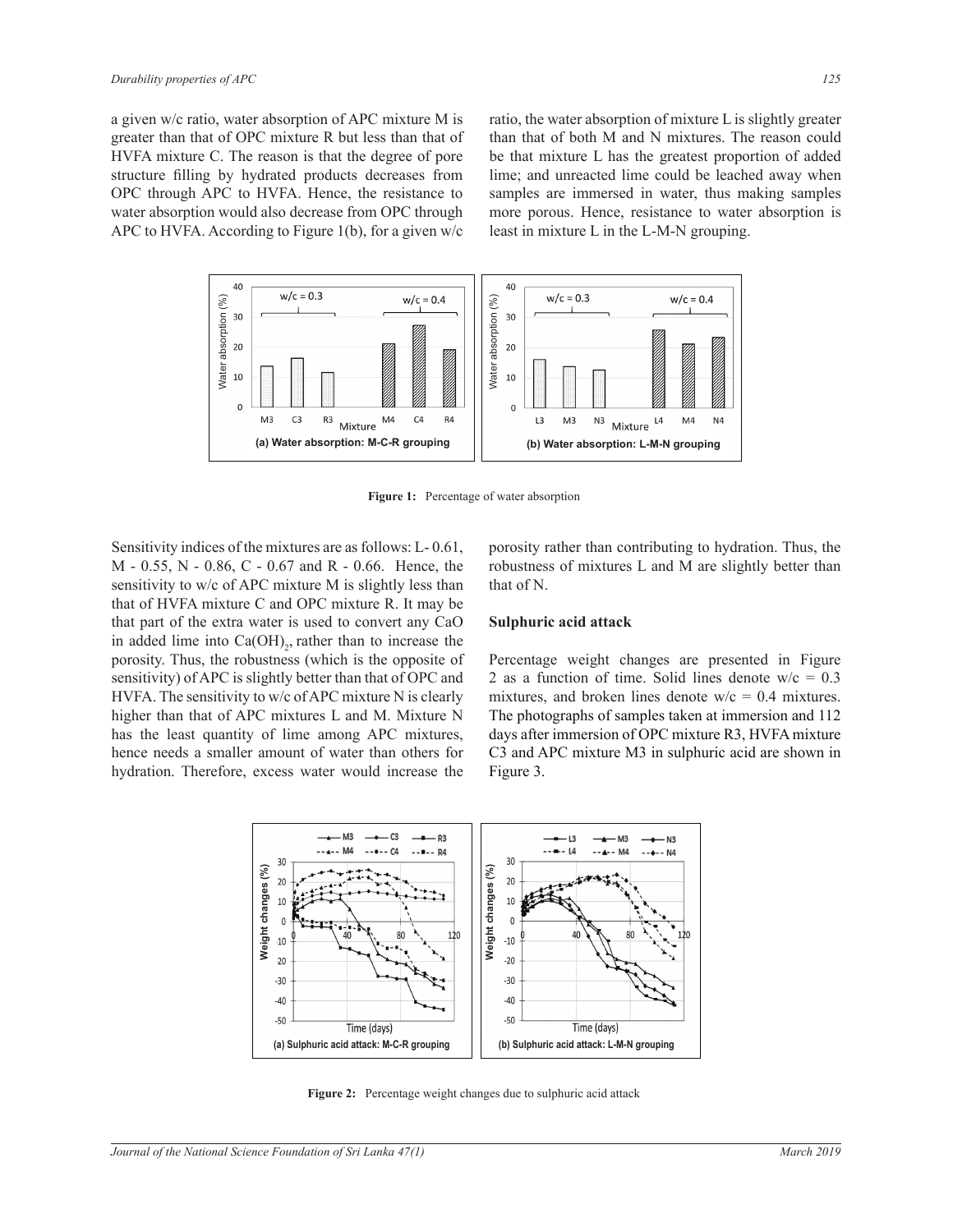

**Figure 3:** Sulphuric acid attack on samples of OPC, HVFA and APC

Figure  $2(a)$  indicates that for a given w/c ratio at a given time, weight losses generally decrease from OPC through APC to HVFA. This is reflected in Figure 3 as well. Sulphuric acid attack on hydrated cement occurs in two stages, i.e. formation of gypsum and formation of ettringite (O'Connell *et al.*, 2010). In the first stage  $H_2SO_4$  reacts with  $Ca(OH)_2$  and C-S-H to form gypsum  $(CaSO<sub>4</sub>.2H<sub>2</sub>O)$ . In the second stage, the newly formed gypsum reacts with hydrated tricalcium aluminates  $(C_3A.H_{12})$  to form ettringite  $(C_3A.3C\overline{S}.H_{32})$  (Mondal *et al.*, 2011). The volume of the ettringite is much greater than the total volume of initial compounds, hence significant volume expansion occurs as a result of these processes (Monteny *et al.*, 2000). The increase in volume can lead to cracking and/or peeling of samples that lead to weight losses. Furthermore, the formation of  $CaSO<sub>4</sub>$  would make the samples soft (Attogbe  $\&$  Rizkalla, 1988), and separation of soft parts also leads to weight losses. Hence, damage to a sample depends on the quantity of  $C_3A.H_{12}$ , the quantity of free  $Ca(OH)$ <sub>2</sub> and voids available in the sample for ettringite to expand into. The quantity of  $C_3A$ .  $H<sub>12</sub>$  in the sample depends on the quantity of OPC in the mixture. OPC samples have the greatest quantity of  $C_3A$ .  $H_{12}$  while APC and HVFA have  $C_3A.H_{12}$  only around

30 % of OPC's quantity, since APC and HVFA have only  $30\%$  OPC as described previously. Thus, the quantity of ettringite formed would be greatest in OPC. The quantity of free  $Ca(OH)$ , would be very much less in HVFA samples than in OPC and APC samples, since the limited  $Ca(OH)$ <sub>2</sub> released during the OPC hydration process would be consumed in pozzolanic reactions. The voids available in samples also increase from OPC through APC to HVFA. Thus, the weight loss of the samples due to damages decreases from OPC through APC to HVFA; i.e. the resistance to sulphuric acid attack increases in the same sequence. Another significant feature that can be noticed is the marked weight loss during the periods from  $28-35$ , 56-63 and  $84-91$  days in OPC mixtures R3 and R4. This is due to replenishment of acid at  $28$ ,  $48$ and 84 days. The results of Fernandez-Jimenez *et al*  $(2013)$  are also consistent with the above findings; the resistance of their hybrid cement specimens to both HCl attack and  $\text{Na}_2\text{SO}_4$  exposure was better than that of the corresponding OPC ones.

 The results of the present study also indicate that for a given mixture, the weight loss reduces when the w/c ratio increases. When the w/c ratio increases, samples become more porous, resulting in more voids for the ettringite to expand into. Further, for a given mixture when the  $w/c$ ratio increases, the OPC content per volume decreases; hence contents of  $C_3S$ ,  $C_2S$  and  $C_3A$  per volume also decrease. As a result, hydrated products such as  $C_3A.H_{12}$ , C-S-H and  $Ca(OH)$ <sub>2</sub> formed during hydration processes decrease, as does the subsequent formation of gypsum and ettringite. Accordingly, when the  $w/c$  ratio increases, the damage to samples decreases.

 Figure 2(b) presents the weight loss curves for the different APC mixtures L, M and N. For a given  $w/c$ ratio, weight losses are similar throughout the period of exposure. Since APC mixtures L, M and N have 30 % OPC, they would have the same quantity of  $C_3A.H_1$ . Hence, the subsequent formation of ettringite and the resulting damage would be approximately the same; thus the resistance to sulphuric acid attack is also similar in L, M and N mixtures. These results also indicate that for a given mixture, the weight loss due to damage reduces as porosity increases with the w/c ratio.

 Sensitivity to w/c ratio of sulphuric acid attack was not explored using the sensitivity index described before, mainly because an increase in  $w/c$  ratio is beneficial as opposed to detrimental. However, it should be noted that the curves of mixtures M and R shift upwards significantly when the w/c ratio is increased from  $0.3$  to  $0.4$ ; but this is not the case for mixture C as shown in Figure 2(a).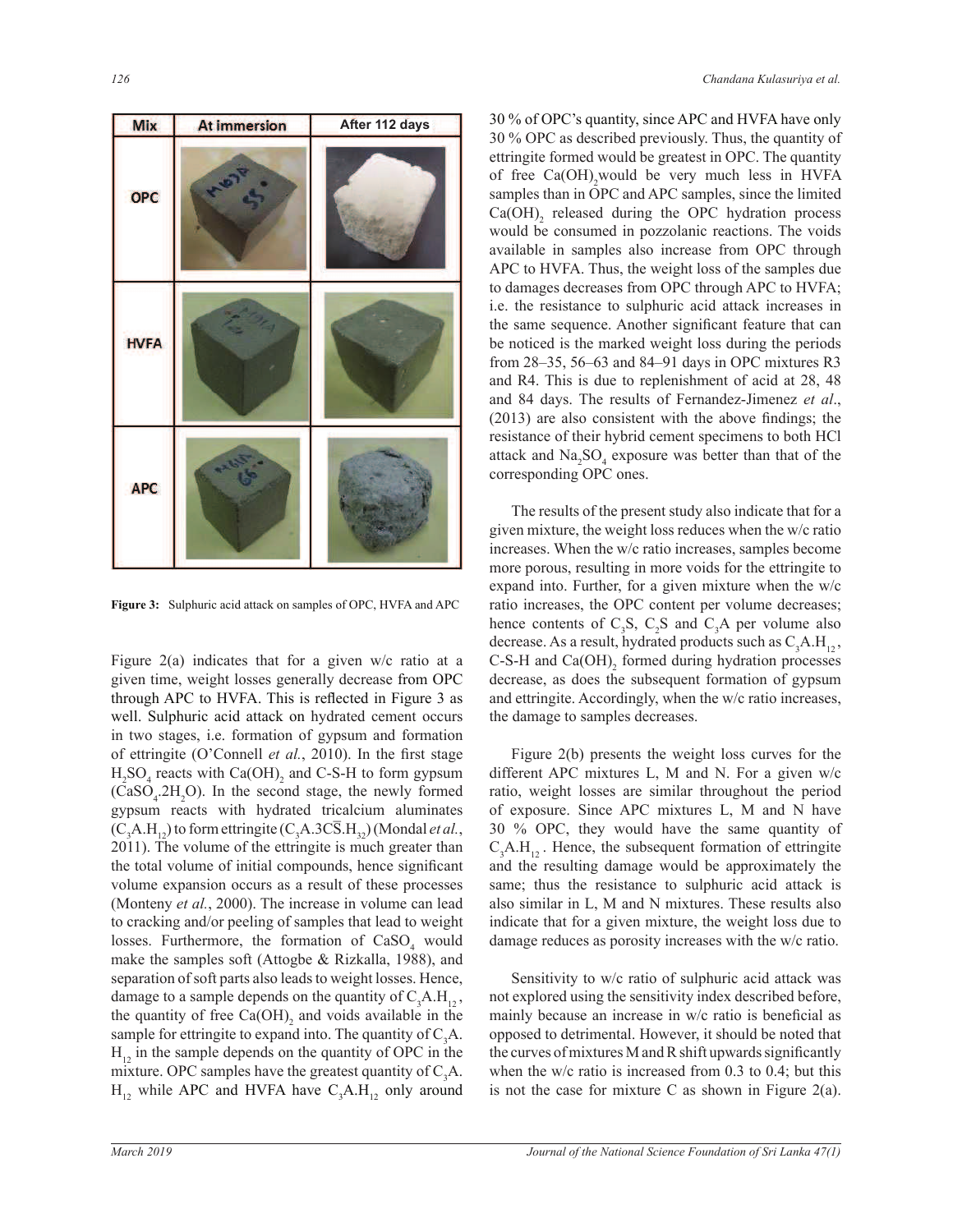The relatively large porosity of C3 samples would be adequate to accommodate the limited ettringite formed, and hence a further increase of porosity as a result of w/c ratio increase would not help much. However, in the cases of APC and OPC, an increase of w/c ratio would result in much needed extra pore space for the ettringite to occupy, and hence their sensitivities to w/c ratio are greater.

#### **Sodium chloride penetration**

Chloride ion penetration depths of water cured samples are presented in Figure 4. Figure 4(a) indicates that for a given  $w/c$  ratio, the chloride penetration depth for APC samples is somewhat lower than that of OPC samples, but greater than HVFA samples. Chloride ions penetrate into samples through different mechanisms, namely capillary absorption of chloride containing liquids, permeation of NaCl solution, diffusion of free chloride ions and ion exchange between Cl and OH ions (Hilsdorf  $&$  Kropp, 1995). In the case of dry samples, capillary absorption and permeation would be the major mechanisms; however, in the case of water cured samples where the pore structure is filled with water, ion exchange and diffusion would dominate. Chloride ion penetration through ion exchange depends on the quantity of OH ions in the pore water, which in turn depends on the availability of free  $Ca(OH)_{2}$ . OPC samples have a large quantity of  $Ca(OH)$ <sub>2</sub> released during the hydration process. APC specimens also have  $Ca(OH)$ <sub>2</sub> released from the 30 % OPC and the added lime. However, a significant part of the  $Ca(OH)$ , would be used up in the pozzolanic reaction with fly ash. HVFA comprises only 30 % OPC and 70 % fly ash, and the  $Ca(OH)$ <sub>2</sub> released during OPC hydration would be largely consumed in reactions with fly ash. Hence free  $Ca(OH)$ , would either be very low or non-existent in HVFA samples. Thus, free

 $Ca(OH)$ <sub>2</sub> in HVFA samples would be less than in APC, which in turn would be less than in OPC samples. This explains the reason for decrease of chloride penetration through ion exchange from OPC through APC to HVFA. However, since specimen porosity would increase from OPC through APC to HVFA, diffusion processes would also increase in the same sequence. It appears however, that the differences in ion-exchange processes govern the chloride ion penetration here. Therefore, the resistance to chloride ion penetration of water-cured APC samples is somewhat better than that of OPC, but less than that of HVFA samples. It should be noted that the strength development of specimens immersed in artificial seawater over 90 days was found to be slightly better for hybrid cements compared to OPC (Fernandez-Jimenez *et al.*, 2013) and to sulphate resistant cement (Donatello *et al.*, 2013). Although strength change due to immersion was not measured by us, the Fernandez-Jimenez et al. (2013) results can be seen as complementing the present findings on immersion depths.

 Chloride penetration depths for different APC mixtures L, M and N are depicted in Figure  $4(b)$ . The chloride penetration decreases from mixture L through  $M$  to N. In these APC mixtures the proportion of fly ash increases from mixture L through M to N, and the complementary portion of lime decreases. This means that the amount of unreacted  $Ca(OH)$ , will decrease from mixture L through M to N. As the quantity of unreacted  $Ca(OH)$ , decreases, chloride penetration through ionexchange also decreases.

 The other obvious feature in Figures 4(a) and (b) is that penetration depth is higher in specimens with  $w/c = 0.4$  than in those with  $w/c = 0.3$ . This is because the porosity increases at the higher  $w/c$  ratio, resulting in greater diffusion and ion exchange.



Figure 4: Chloride penetration depths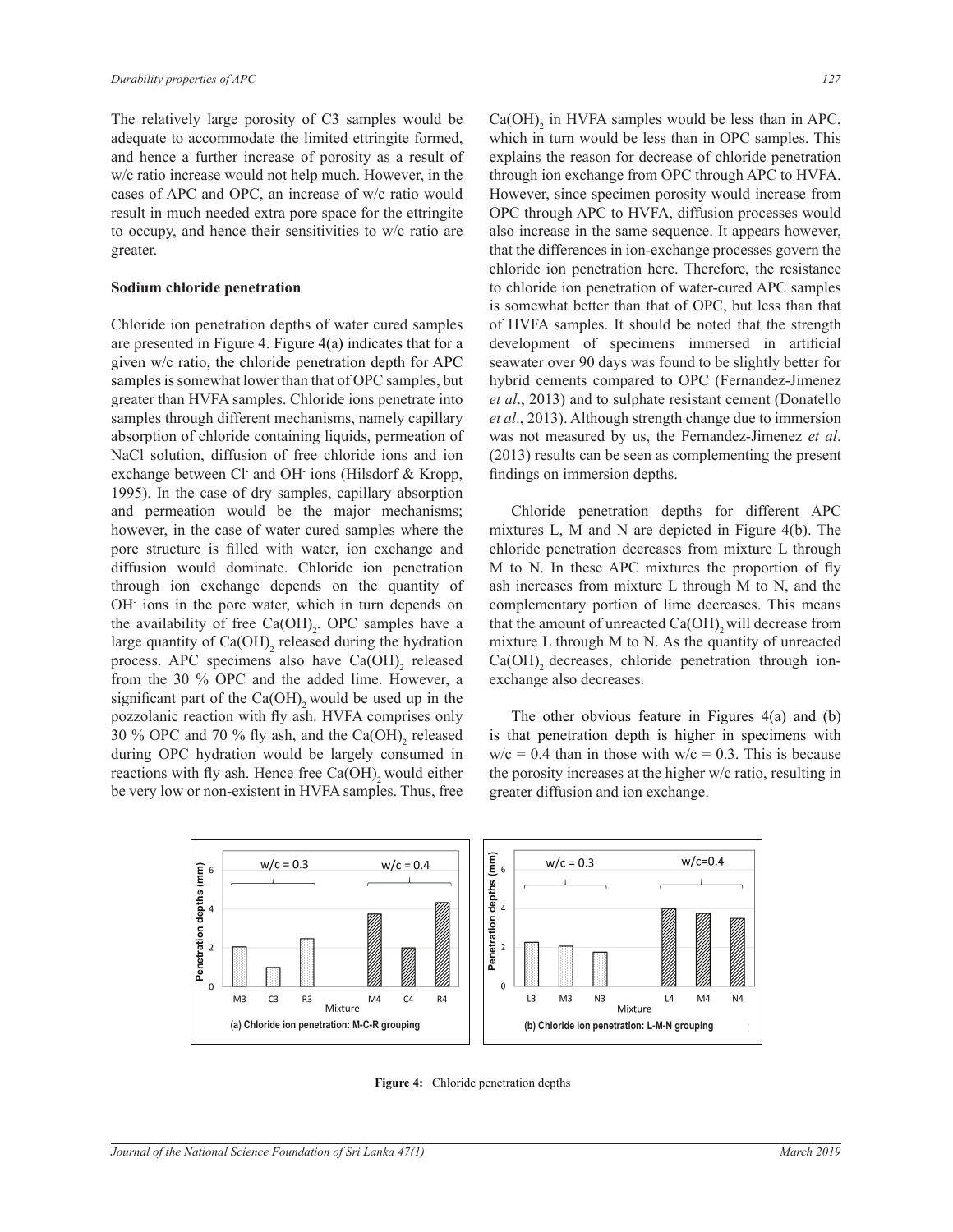Sensitivity indices of the mixtures are as follows: L-0.78,  $M-0.82$ , N $-1.00$ , C $-1.00$  and R $-0.75$ . Thus, the sensitivity of APC mixture M is similar to that of OPC but less than that of HVFA mixture  $C_i$ ; i.e., the robustness of APC and OPC are similar and better than that of HVFA. Among APC mixtures, mixture N has the greatest sensitivity; i.e. the robustness of mixtures L and M are similar and better than that of N. Both mixtures C and N (that display the highest sensitivity) contain 30 % of OPC. Mixture N has the least amount of added lime among APC mixtures, and mixture C does not have any added lime. Hence, in these mixtures, the quantity of  $Ca(OH)$ <sub>2</sub> would be less than in others and water consumed for pozzolanic reactions would also be less. Therefore, a greater part of the excess water would increase the porosity in the samples rather than contributing to hydration. As a result, sensitivity to w/c ratio in those samples becomes relatively higher.

### **Carbonation**

Since the samples used were 50 mm cubes, when carbonation depths of two opposite sides reach 25 mm, the whole specimen gets fully carbonated. Hence, carbonation depths could be determined only up to 25 mm. Carbonation depths of air cured samples for different mixtures are presented in Figure 5. In this figure, carbonation depths of samples made with w/c of 0.3 and 0.4 from a particular mixture are coupled together, while carbonation depths at 1 month and 3 month exposure are grouped and presented separately. The fully carbonated depth (i.e.  $25 \text{ mm}$  depth) is indicated by the broken line.

According to Figure 5, none of the samples were fully carbonated in 1 month. However, by 3 months, samples of the HVFA mixture C got fully carbonated. APC mixture N prepared with  $w/c = 0.4$  also got almost fully carbonated. Figure  $5(a)$  indicates that for a given w/c ratio (0.3 or 0.4) and at a given duration of exposure (1 month or 3 months), carbonation depths decrease from HVFA through APC to OPC. Carbonation depends on the porosity of samples and the quantity of free  $Ca(OH)$ , available. If the porosity is high,  $CO<sub>2</sub>$  penetrates into the sample easily; and if the free  $Ca(OH)$ <sub>2</sub> available is less, it is carbonated more quickly. The porosity decreases from HVFA through APC to OPC. The quantity of free  $Ca(OH)$ <sub>2</sub> also increases from HVFA through APC to OPC, as explained before. Thus, the limited  $Ca(OH)$ <sub>2</sub> in the more porous HVFA samples gets carbonated quickly. In the case of the least porous OPC, it takes a longer time for  $CO<sub>2</sub>$  to penetrate and carbonate the relatively large quantity of  $Ca(OH)_{2}$ . Conditions in APC fall in between HVFA and OPC; hence the carbonation results also reflect a median position for APC. Thus, resistance to carbonation decreases from OPC through APC to HVFA.

Figure  $5(b)$  presents the carbonation depths of different APC mixtures L, M and N. For a given  $w/c$  ratio  $(0.3 \text{ or } 0.4)$ , and at a given duration of exposure  $(1 \text{ month})$ or 3 months), carbonation depth increases from mixture L through M to N. Among APC mixtures the added lime decreases from mixture L through M to N and the fly ash quantity increases in the same sequence. Hence, the free  $Ca(OH)$ <sub>2</sub> content will also decrease from mixture L through M to N since lime in the mixture is consumed in reactions with fly ash. Thus, resistance to carbonation decreases from mixture L through M to N.

The other obvious feature in Figures  $5(a)$  and (b) is that for a particular mixture at a given duration of exposure (1 month or 3 months), carbonation depth is higher in specimens of  $w/c = 0.4$  than in those of  $0.3$ , because of the greater porosity in the former. The ratios between carbonation depths at 3 to 1 month of exposure for mixtures L3, L4, M3, M4, N3, N4, R3 and R4 were obtained as 1.6, 1.8, 1.5, 2.0, 1.7, 1.9, 1.8 and 1.9, respectively. It is seen that the ratio falls between 1.5 and 2.0 for all the mixtures, and is generally close to 1.7, i.e.  $(3/1)^{0.5}$ . This endorses the square root of time model for carbonation rate (Bijen, 2003; Grantham et al., 2009) and also increases confidence in our experimental techniques.

 Sensitivity indices of the mixtures at 1 month of exposure are as follows:  $L$ -0.83, M-1.02, N-0.58, C-0.46 and  $R-0.07$ . At 3 months, the sensitivity index for mixture C cannot be determined as samples were fully carbonated. The sensitivity indices for other mixtures are: L  $-1.08$ , M $-1.66$ , N $-0.79$  and R $-0.13$ . It can be said that the sensitivities of APC mixture M and HVFA mixture C are greater than that of OPC mixture R. Thus, the robustness of OPC is greater than that of HVFA and APC. The sensitivities of APC mixtures L, M and N do not portray a monotonic order; the middle mixture M has the greatest sensitivity. The sensitivity to w/c ratio is greater at 3 months than at 1 month in all mixtures. Initially, all samples have higher quantities of free  $Ca(OH)_{2}$ . However over time, free  $Ca(OH)$ , decreases due to the carbonation process and also due to pozzolanic reactions (in APC and HVFA samples). Thus, the remaining limited  $Ca(OH)$ , gets carbonated faster in more porous samples  $(w/c = 0.4)$ than in less porous samples ( $w/c = 0.3$ ).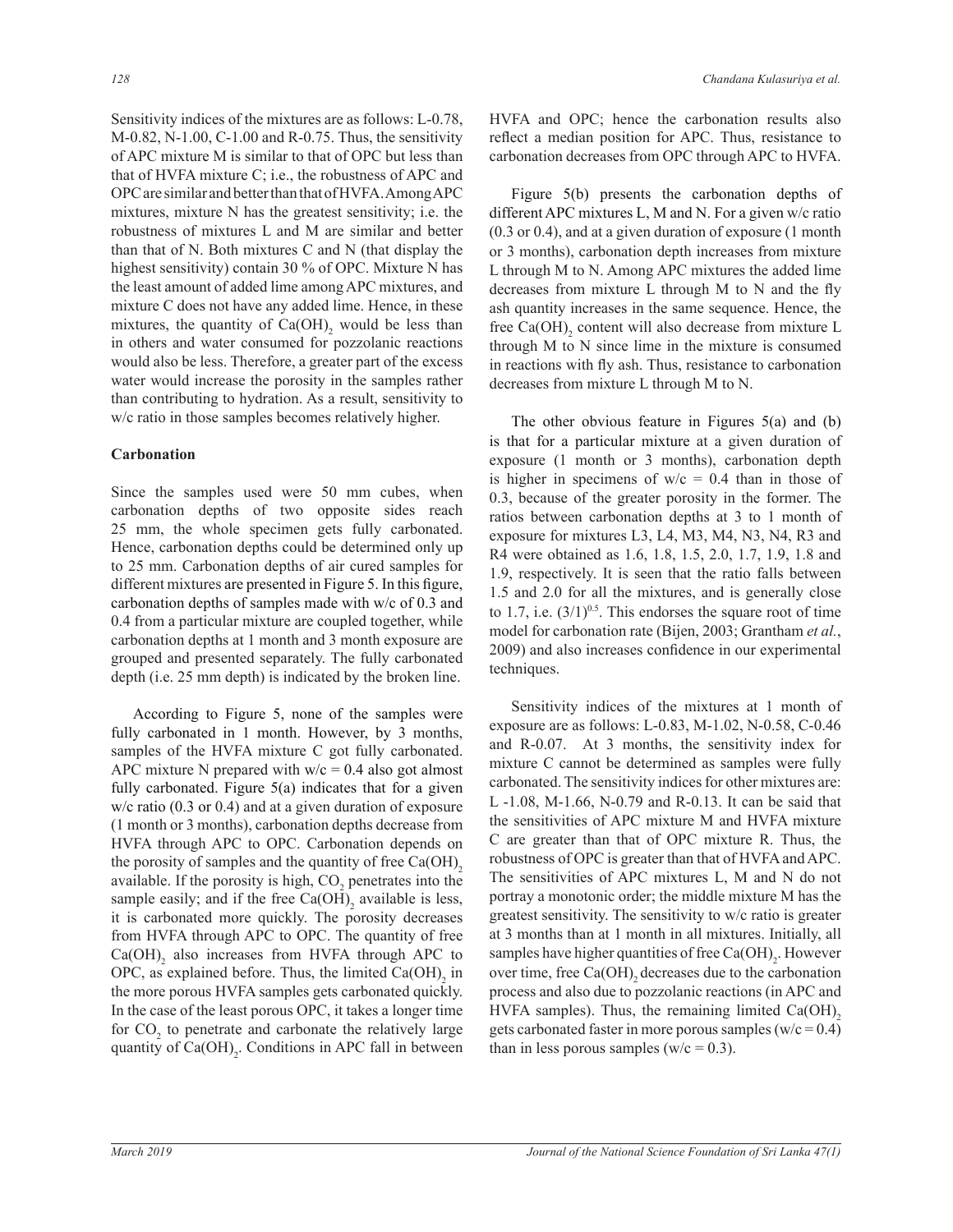

Figure 5: Carbonation depths of all mixtures at 1 month and 3 months

Table 2: Performance and robustness of various mixtures

| Durability test          | Performance (resistance) | Robustness to w/c change |
|--------------------------|--------------------------|--------------------------|
|                          |                          |                          |
| Water absorption         | OPC > APC > HVFA         | $APC > OPC \approx HVFA$ |
| Sulphuric acid attack    | HVFA > APC > OPC         | Not relevant             |
| Chloride ion penetration | HVFA > APC > OPC         | $OPC \approx APC > HVFA$ |
| Carbonation              | OPC > APC > HVFA         | $OPC > APC \approx HVFA$ |
|                          |                          |                          |

#### **Comparison of mixtures**

Durability properties of APC mixtures in comparison to HVFA and OPC mixtures were investigated through water absorption of 28-day-old samples; and through sulphuric acid attack, sodium chloride ion penetration and carbonation in 1-year-old samples. The robustness of these properties when increasing the w/c ratio from 0.3 to 0.4 was also investigated. Table 2 summarises the key findings, focusing on the M-C-R grouping, since differences among the L-M-N grouping were not as significant. The robustness for the sulphuric acid test is not reported, since increases in w/c ratio are beneficial for this test.

 It can be seen in the foregoing discussion that the  $Ca(OH)$ <sub>2</sub> content influences all the chemical attack related durability properties. Thermogravimetric analysis conducted in the course of this research (Kulasuriya, 2015), and which will be reported in detail in a subsequent paper, indicated that the  $Ca(OH)$ <sub>2</sub> content decreased monotonically from 3 to 112 days for M3 and C3 (at a faster rate for M3), and increased for R3. This confirms

the assertions that were used in the preceding discussions regarding the amounts (and changes in those amounts) of  $Ca(OH)$ <sub>2</sub> to explain the chemical attack test results. It was observed that APC occupies a median position with respect to both durability and robustness to w/c changes. It is interesting that the strength results in Table 1 for the M-C-R grouping also indicate that OPC > APC > HVFA. In other words, whether for strength or the durability properties tested, APC occupies the median position. This is promising for this newly developed hybrid cement, which has potential for reducing OPC usage, while displaying acceptable engineering properties.

#### **CONCLUSIONS**

Based on the experimental results presented in this paper, the following overall conclusions can be drawn:

 OPC offers greater resistance against water absorption and carbonation, while HVFA does so against sulphuric acid attack and chloride ion penetration. APC occupies the median position for durability aspects. Even where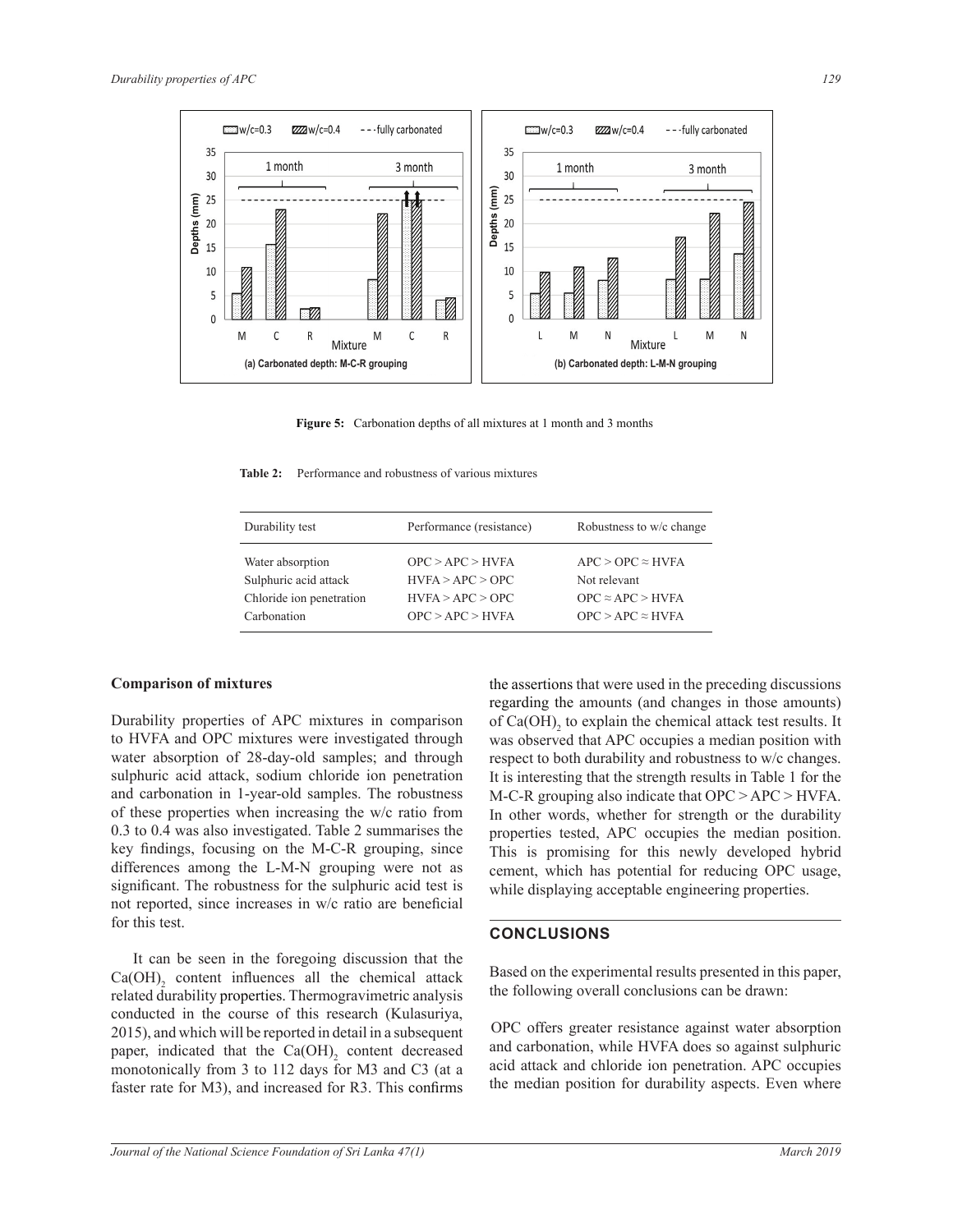robustness to increases in w/c ratio is concerned, APC secures such a median position in general.

Where APC mixtures L, M and N are concerned, the performance and robustness of mixtures are similar, although  $L$  or  $N$  are slightly better in certain aspects, with the APC mixture M again taking the median position.

 The amounts (and changes in those amounts) of  $Ca(OH)$ <sub>2</sub> significantly influence the durability properties with respect to water absorption, sulphuric acid attack, sodium chloride penetration and carbonation; especially resistance to sulphuric acid attack and carbonation.

 These durability test results are promising for the newly developed alkali pozzolan cement (APC), because it demonstrates the ability to perform in a general purpose fashion, without being particularly badly affected by any one of the common durability issues. The best formulation of APC is probably the one using APC70, because it performs reasonably well across all the tests.

#### **Acknowledgement**

The authors wish to thank the present and former Technical Managers of the Civil Engineering Laboratories at Curtin University, Perth, Australia, Mick Ellis and Ashley Hughes and their teams, for their assistance in conducting experiments.

## **REFERENCES**

- ASTM C140 (2002). *Standard Test Methods for Sampling and Testing Concrete Masonry Units and Related Units*. American Society for Testing and Materials (ASTM) International, Pennsylvania, USA.
- ASTM C267 (2012). *Standard Test Methods for Chemical Resistance of Mortars, Grouts, and Monolithic Surfacings and Polymer Concretes*. American Society for Testing and Materials (ASTM) International, Pennsylvania, USA.
- Atiş C.D. (2003). Accelerated carbonation and testing of concrete made with fly ash. Construction and Building *Materials* **17(3)**: 147–152.

DOI: https://doi.org/10.1016/S0950-0618(02)00116-2 Attiogbe E.K. & Rizkalla S.H. (1988). Response of concrete to sulfuric acid attack. *ACI Materials Journal* **85**(6): 481–488.

- Bije J. (2003). *Durability of Engineering Structures: Design, Repair and Maintenance*. Woodhead Publishing Ltd., Cambridge, UK.
- Dias W.P.S. (2000). Reduction of concrete sorptivity with age through carbonation. *Cement and Concrete Research*  $30(8)$ : 1255-1261.

DOI: https://doi.org/10.1016/S0008-8846(00)00311-2

- Dias W.P.S., Seneviratne G.A.P.S.N. & Nanayakkara S.M.A. (2008). Offshore sand for reinforced concrete. *Construction and Building Materials* **22**(7): 1377–1384. DOI: https://doi.org/10.1016/j.conbuildmat.2007.04.006
- Donatello S., Garcia-Lodeiro I., Fernandez-Jimenez A. & Palomo A. (2014). *Some Durability Aspects of Hybrid*  Alkaline Cements. MATEC Web of Conferences 11: 01008. DOI: https://doi.org/10.1051/matecconf/20141101008

Donatello S., Palomo A. & Fernandez-Jimenez A. (2013). Durability of very high volume fly ash cement pastes and mortars in aggressive solutions. *Cement and Concrete Composites* **38**: 12–20.

DOI: https://doi.org/10.1016/j.cemconcomp.2013.03.001

- Fernandez-Jimenez A., Flores, E., Maltseva O., Garcia-Lodeiro I. & Palomo A. (2013). Cimenturi hibride alcaline cements. part III. Durability and industrial applications. *Revista*  Română de Materiale/Romanian Journal of Materials 43(2): 195-200.
- Ghrici M., Kenai S. & Said-Mansour M. (2007). Mechanical properties and durability of mortar and concrete containing natural pozzolana and limestone blended cements. *Cement*  and Concrete Composites 29(7): 542-549.
- DOI: https://doi.org/10.1016/j.cemconcomp.2007.04.009 Gonen T. & Yazicioglu S. (2007). The influence of compaction pores on sorptivity and carbonation of concrete. *Construction and Building Materials* 21(5): 1040–1045. DOI: https://doi.org/10.1016/j.conbuildmat.2006.02.010
- Grantham M., Majorana C. & Salomoni V. (2009). Concrete *Solutions*. CRC Press, Boca Raton, USA. DOI: https://doi.org/10.1201/9780203864005
- Hilsdorf H. & Kropp J. (1995). Performance Criteria for *Concrete Durability*. E. & F.N. Spon Ltd., London, UK.
- Kulasuriya C., Vimonsatit V., Dias W.P.S. & De Silva P. (2014). Design and development of alkali pozzolan cement (APC). *Construction and Building Materials* **68**: 426–433. DOI: https://doi.org/10.1016/j.conbuildmat.2014.06.095
- Kulasuriya C. (2015). Alkali pozzolan cement for integral sustainability. *PhD thesis*, Curtin University, Perth, Australia.
- Mondal B., Uddin N. & Amin I. (2011). A study on sulfuric acid attack on cement mortar with rice husk ash,  $4<sup>th</sup> Annual$ Paper Meet and 1st Civil Engineering Congress, Dhaka, Bangladesh, December 22-24, pp. 44-49.
- Monteny J., Vincke E., Beeldens A., De Belie N., Taerwe L., Van Gemert D. & Verstraete W. (2000). Chemical, microbiological, and *in situ* test methods for biogenic sulfuric acid corrosion of concrete. *Cement and Concrete Research* **30**(4): 623–634.

DOI: https://doi.org/10.1016/S0008-8846(00)00219-2

O'Connell M., McNally C. & Richardson M.G. (2010). Biochemical attack on concrete in wastewater applications: a state of the art review. *Cement and Concrete Composites* 32(7): 479-485.

DOI: https://doi.org/10.1016/j.cemconcomp.2010.05.001

Otsuki N., Nagataki S. & Nakashita K. (1993). Evaluation of the  $\text{AgNO}_3$  solution spray method for measurement of chloride